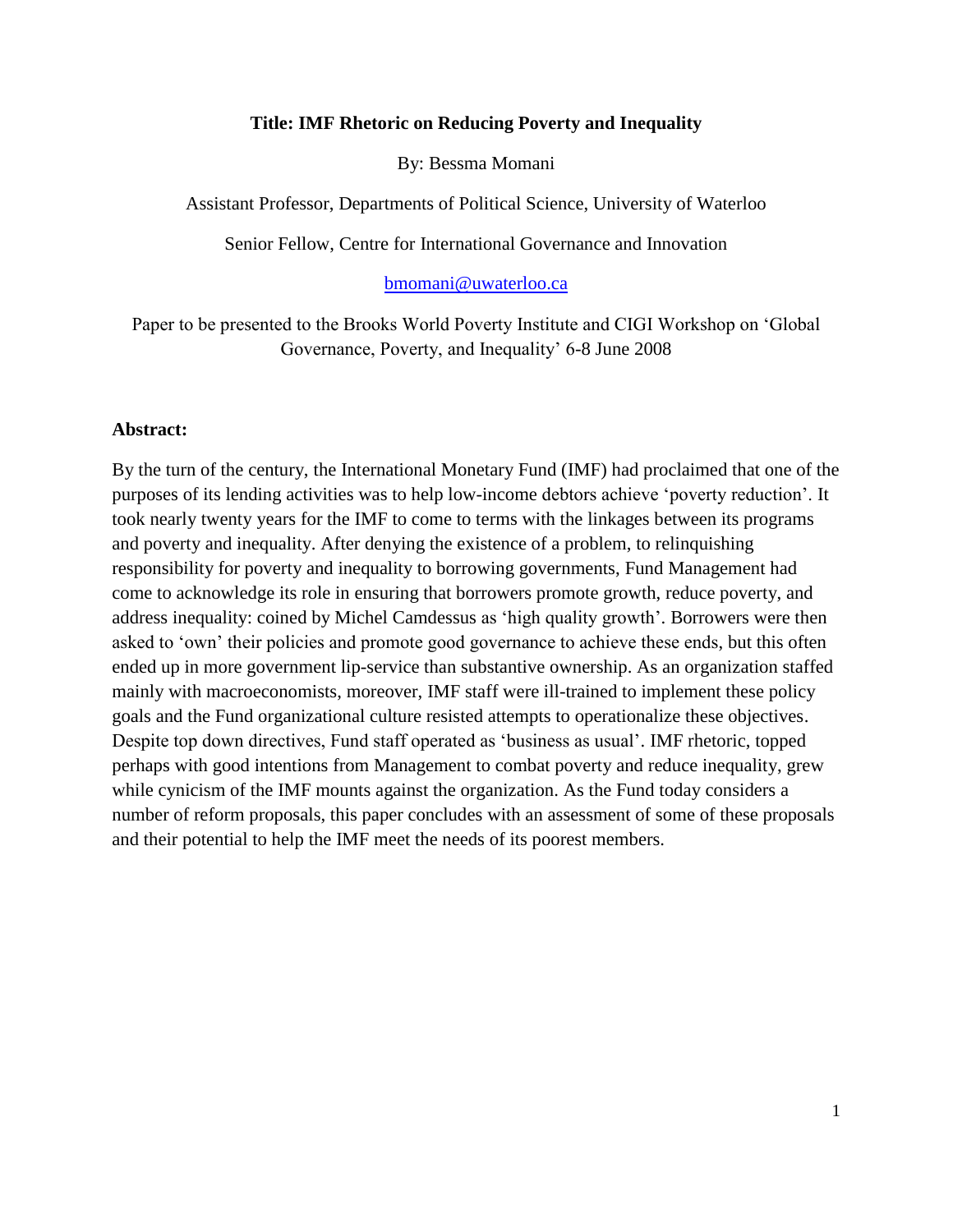### **Introduction**

l

Since the IMF started lending exclusively to developing countries in the late 1970s, the question of what role does the IMF play in exacerbating poverty and inequality in these countries has continued to surface in academic and policy debates. The IMF, an international organization initially designed to promote global monetary cooperation among the industrialized countries, has been often accused of being ill-suited to meet the needs of developing countries. The Fund, for most of its intellectual history, has proclaimed that its role and expertise in facilitating programs that promote economic growth had made it well suited to advising developing countries and that economic growth would eventually help in reducing poverty and inequality. Throughout the debt crisis and periods of structural adjustment policies, academic and IMF debate waxed and waned over the question of whether Fund programs helped or hindered economic growth and often the early empirical results rested in the Fund's favour.<sup>1</sup>

The IMF staff had for many years argued that measuring the effect of its programs on social dimensions was objectively difficult to accomplish considering the lack of data and the high number of counterfactual arguments that could be made. When a new Managing Director, Michel Camdessus, took the helm in 1987; however, the IMF had a norm champion within the organization who wanted to seriously think about the ways in which the IMF needed to take responsibility for its role in developing countries' social and economic development.<sup>2</sup> Camdessus introduced the idea of 'high quality growth' whereby the Fund would maintain its objective of designing programs that promoted overall economic growth, but these programs would be mindful of and steer away from potentially negative social and distributional effects.

As the IMF was commemorating its 50 year anniversary, in 1994, pressure from the nongovernmental organizations started to mount on the continued plight of low-income countries that had unsustainable debt burdens and its affect on the world's poor. The IMF tried to justify its preferred creditor status and advance the notion that low-income debtors had a temporary liquidity problem that could be solved through their financing arrangement and that low-income debtors were not actually insolvent.<sup>3</sup> After significant internal IMF debate on how much and how wide to apply multilateral debt relief to poor countries- with progressive forces in the UK, Canada, and the United States against conservative positions in France, Germany and Japan- the

<sup>&</sup>lt;sup>1</sup> James Vreeland. 2003. The IMF and Economic Development. Cambridge: Cambridge University Press, p.3.

<sup>2</sup> World Bank President James Wolfensohn took the helm on 1 June 1995, and in trying to find his own *raison d'etre*  Wolfensohn started with progressive stances on issues related to poverty and inequality as well. See Mallaby, S., 2004, The World's Banker: A Story of Failed States, Financial Crises and the Wealth and Poverty of Nations, New York, Penguin, p.105-114.

<sup>&</sup>lt;sup>3</sup> Huw Evans. 'Debt Relief for the Poorest Countries: Why did it take so long?' *Development Policy Review*. Vol17 (1999), 267-279.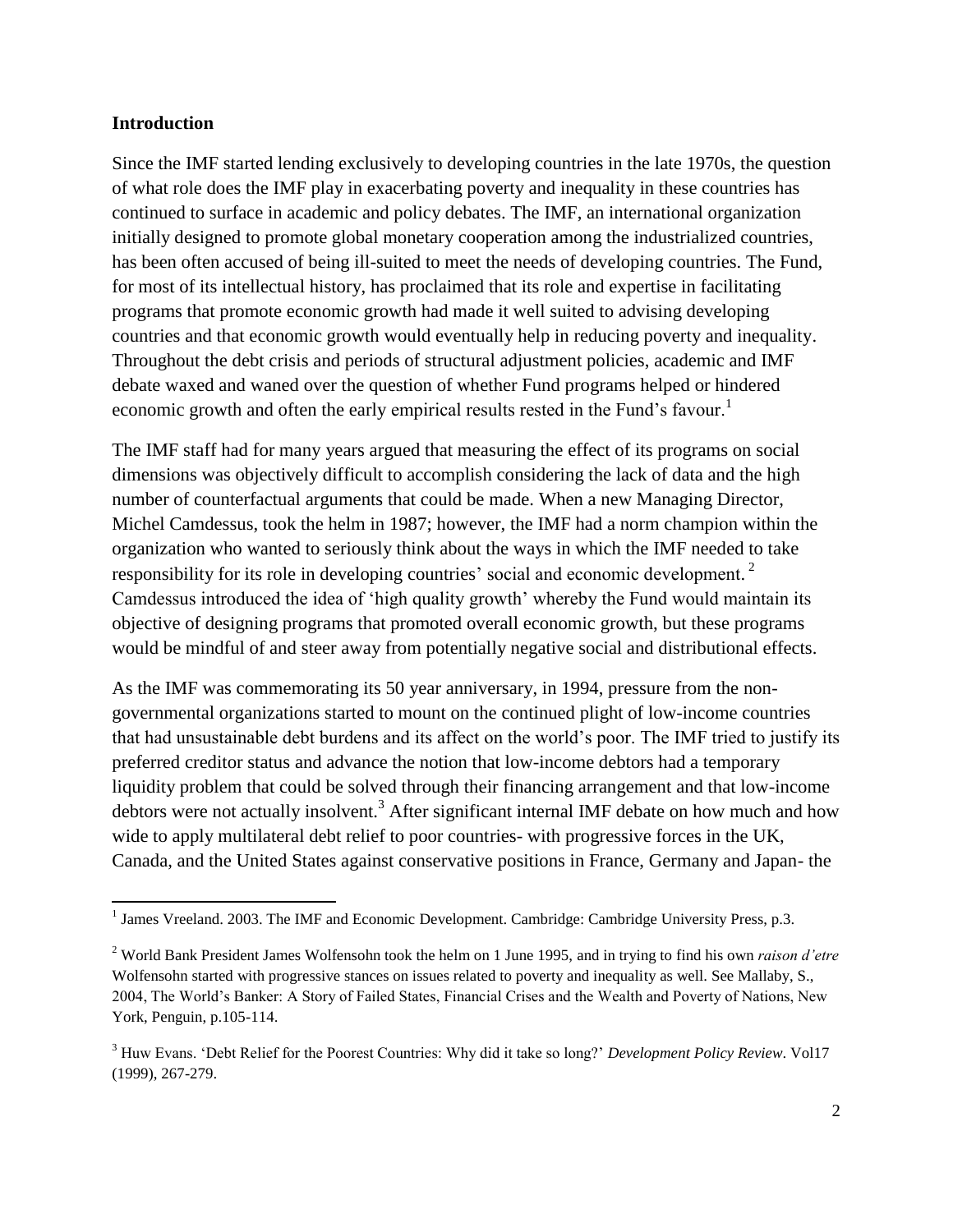IMF initiated the Heavily Indebted Poor Countries (HIPC) initiative in 1996 that would give phased in debt relief to select countries.<sup>4</sup> The HIPC process required all low-income debtor countries that wanted to receive debt relief to borrow from the Poverty Reduction and Growth Facility fund (formerly the Enhanced Structural Adjustment Fund) and to comply with the Poverty Reduction Strategy Paper (PRSP). The PRSPs required low-income countries to 'take ownership' of their own policies by consulting with stakeholders and crafting their own programs.

Financial crises of the late 1990s, however, put serious doubts in the minds of not just academics and civil society actors, but now policymakers in the industrialized countries who questioned whether Fund policies now also hurt economic growth.<sup>5</sup> In addition to mounting external criticism of the ‗Washington Consensus' the IMF was often criticized for its callousness toward the poor, particularly in Africa, by being out of touch with the local needs of its clients.<sup>6</sup> The basis of the Fund's argument for why it was well suited to advise developing countries was now a shaky one.

Although Fund Management did come to recognize the importance of reducing poverty and inequality and made this a top-down communication directive, two realities contradicted Management's rhetoric. First, country ownership soon became a facade governments were willing to fake to get through the Fund's internal bureaucratic process. Second, the Fund staff resisted attempts to internalize these changes and continued to operate as 'business as usual': designing programs that would meet the objectives of macroeconomic stability.

The result of this ratcheted up rhetoric about reducing poverty and enhancing country ownership with the policy reality being that little had changed in the working of the Fund was a further loss of Fund legitimacy and reputation. The Fund's failure to deliver on poverty reduction, however, has been incorrectly interpreted as an example of IMF callousness to help the poor. Looking at this from an organizational perspective, the IMF staff are macroeconomists that do not have the skill-set, and simply do not know, how to reduce poverty. To no surprise then, the Fund's organizational culture resists attempts to incorporate poverty reduction in its work objectives by reframing the issue into measurable macroeconomic variables and objectives. Despite attempts by Management and, at times, the Executive Board to have Fund staff internalize poverty reduction in its programmes, the Fund's technocratic organizational culture regurgitates this

<sup>4&</sup>lt;br><sup>4</sup> See Bessma Momani. 2008. "Internal or External Norm Champions: The IMF and Debt Relief" Paper presented to the ISA Annual Conference 'On Owning Development Workshop', San Francisco, 25 March.

<sup>&</sup>lt;sup>5</sup> James Vreeland. 2003. The IMF and Economic Development. Cambridge: Cambridge University Press, p.3.

<sup>6</sup> Evans, P. and Finnemore, M. (2001) *Organizational Reform and the Expansion of the South's Voice at the Fund*. G24 Discussion Paper Series, No.15 (December).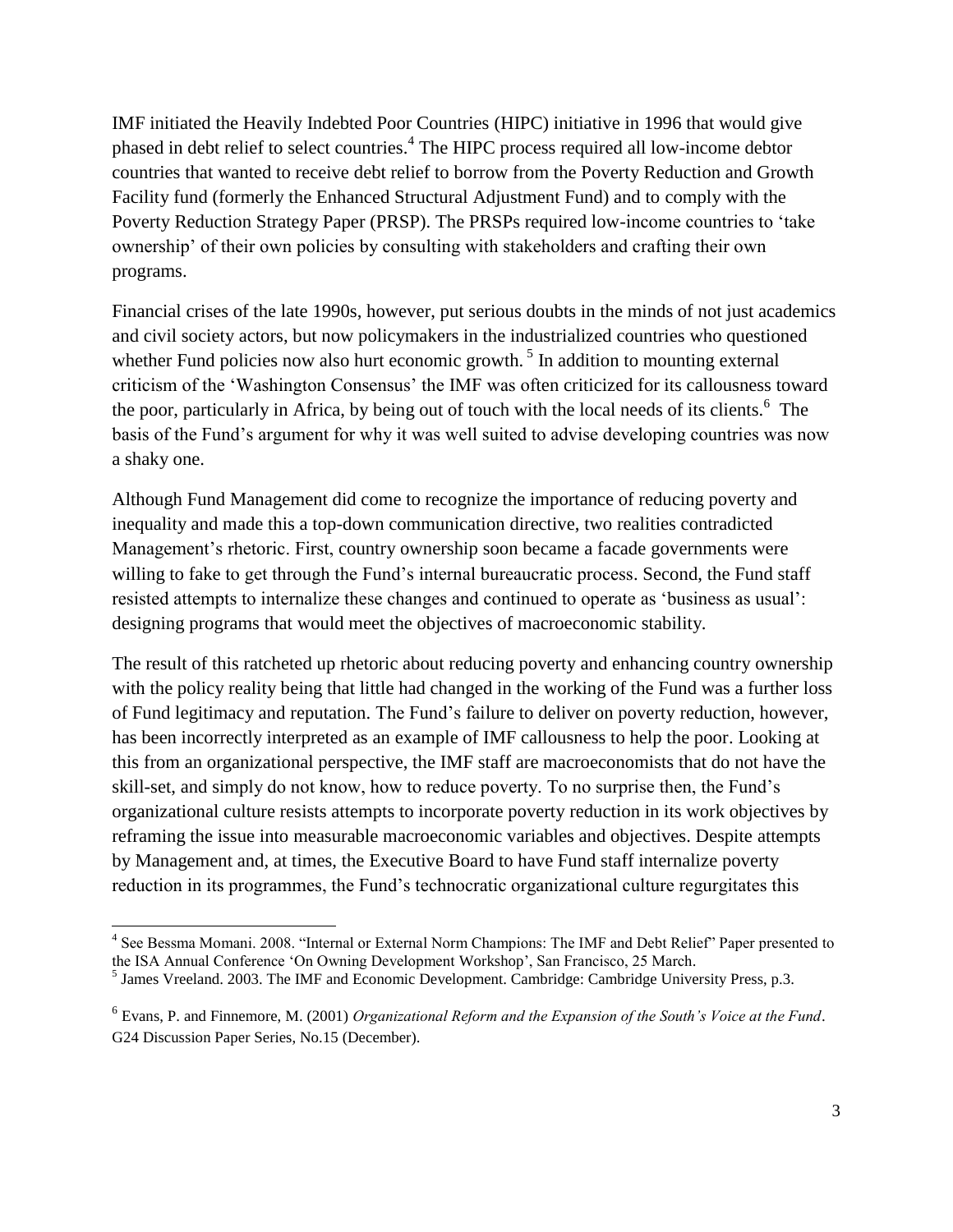directive into the same-old IMF lending arrangements that emphasize macroeconomic stability and growth—at times, at the expense of societal factors.

Although, academics still point out that the Fund has not necessarily achieved 'high quality growth' and that Fund programs can indeed hurt labour and the poor,  $\frac{7}{1}$  the purpose of this paper is to trace the Fund's organizational discourse and resistance to coming to terms with its role in reducing poverty and inequality and to suggest how the Fund can be reformed to better meet the needs of its poorest clients.

# **Management Comes to Terms with Addressing Poverty and Inequality**

IMF thinking on poverty and inequality, particularly among Management, has evolved over the past twenty years. With mounting criticism over the IMF's structural adjustment policies and its central role in managing the debt crisis, the IMF started to discuss the issue of poverty and inequality in the early to mid 1980s. Fund staff, however, tended to avoid using the terms ‗poverty' and ‗inequality' as social factors; instead, economic growth and income distribution were discussed in macroeconomic terms. How would the IMF come to terms with its role in addressing poverty and inequality?

A number of countries that undertook IMF programs throughout the 1970s had, by the IMF historian's own account, "violent and deadly protests" that the IMF could not ignore despite arguing that these were not due to IMF programs per se. $8$  The 1977 'bread riots' in Egypt, for example, was high on the minds and memory of IMF Management and the Executive Board.<sup>9</sup> On the one hand, the IMF believed that these protests were often guided by politicized urban middle class and not the rural, or "really poor" according to an IMF staff study, who did not benefit the same from government subsidies.  $^{10}$  On the other hand, the IMF felt it could no longer ignore the public connection being made between IMF programs, poverty and inequality. Moreover, some of this external criticism came from across the street, at the World Bank, which made IMF staff and Management adamant about answering whether there was indeed some connection.

IMF Managing Director Johannes Witteveen directed his staff that "It seems important for us to follow these [World Bank] studies closely. The IBRD seems to be on a risky and debateable course that could easily lead to some conflict with Fund policies. I wonder whether we should

l 7 James Vreeland. 2003. *The IMF and Economic Development*. Cambridge: Cambridge University Press, p.3.

<sup>&</sup>lt;sup>8</sup> See James Boughton. 2001. Silent Revolution: The International Monetary Fund 1979-1989. Washington, DC: IMF, p. 689.

<sup>9</sup> According to James Boughton. 2001. Silent Revolution: The International Monetary Fund 1979-1989. Washington, DC: IMF, p. 689. See Bessma Momani. 2005. IMF-Egyptian Debt Negotiations. Cairo: American University of Cairo Press.

 $10$  Mohsin Khan and Malcom Knight. 1986. "Do Fund-supported adjustment programs retard growth?" Finance and Development Washington DC: IMF. (March). P.32.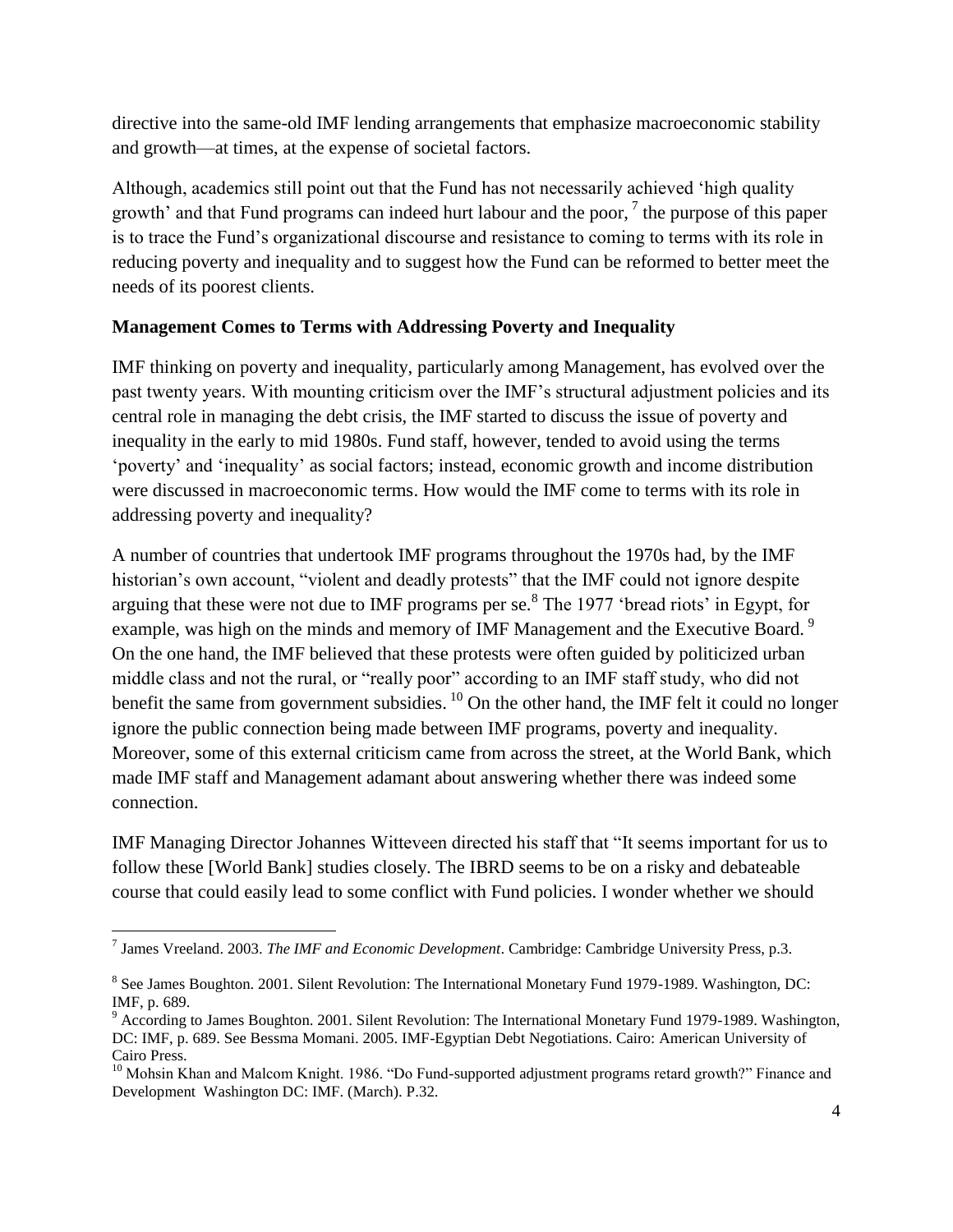not do some research of our own in this field,".  $11$  In response to the Managing Director's request, two IMF economists undertook a study of four countries with Fund programs and argued that "measures taken as part of stabilization programs inevitably have repercussions on the distribution of income", but that effects on poverty and inequality were more dependent on the particulars and characteristics of borrowers' economies than on the Fund programs.<sup>12</sup> Although this study "...grew to be considered by academics as the Fund's response..." to the question of a connection between Fund programs, poverty and inequality, the external criticism from academia and the World Bank continued to mount. <sup>13</sup>

At the bequest of the IMF Executive Board, in 1986, the IMF staff again produced a series working papers to answer some of the external criticism raised against the Fund's ideology and prescriptive for developing countries. The principal staff study maintained that there was no simple empirical way to test the suggested linkages, but more importantly that Fund programs were implemented by borrowing countries who choose the policy mixes that can negatively affect particular social groups. Since the IMF must respect a country's political independence, ―...the Fund position on distributional issues remains that distributional policies are entirely a sovereign issue,".<sup>14</sup> Several of these studies were further published in a March 1986 issue of the Fund's *Finance and Development* journal to disseminate their findings to a wider community. IMF Fiscal Affairs Department economist Charles Sisson would again hit home the point: ―...distributional issues have always been an inherent, if unspecified, element in [IMF] programs. However....the Fund has generally maintained that distributional issues are primarily an internal political concern.<sup>15</sup> Moreover, Sisson suggested that one could not determine the effect of Fund programmes on borrowing countries without a cross-comparative analysis of borrowing and nonborrowing states.

IMF staff would argue that it would not be a surprise to find that Fund borrowers might have increased inequality and poverty, but this was because these countries were already undergoing difficult economic times before IMF financing. Keeping this in mind, Sisson argued that it would be difficult to assess the impact of IMF programs on poverty and inequality because economic models are not available to do this accurately, comparable countries are not always available, and

<sup>&</sup>lt;sup>11</sup> Quoted in James Boughton. 2001. Silent Revolution: The International Monetary Fund 1979-1989. Washington, DC: IMF, p. 696, fn 13.

<sup>&</sup>lt;sup>12</sup> Omotunde Johnson and Joanne Salop. 1980. "Distributional Aspects of Stabilization Programs in Developing Countries," Staff Papers. 27 March. Washington, DC: IMF. P. 2.

<sup>&</sup>lt;sup>13</sup> Quoted in James Boughton. 2001. Silent Revolution: The International Monetary Fund 1979-1989. Washington, DC: IMF, p. 696, fn 13.

<sup>&</sup>lt;sup>14</sup> IMF. Fiscal Affairs Department. "Fund –supported programs, fiscal policy, and income distribution as study by the Fiscal Affairs Department of the International Monetary Fund. Occasional Papers, No. 46. Washington, DC: IMF. P.4.

<sup>&</sup>lt;sup>15</sup> Charles Sisson. 1986. "Fund-supported programs and income distribution in LDCs" Finance and Development (March). Washington DC: IMF. P. 36.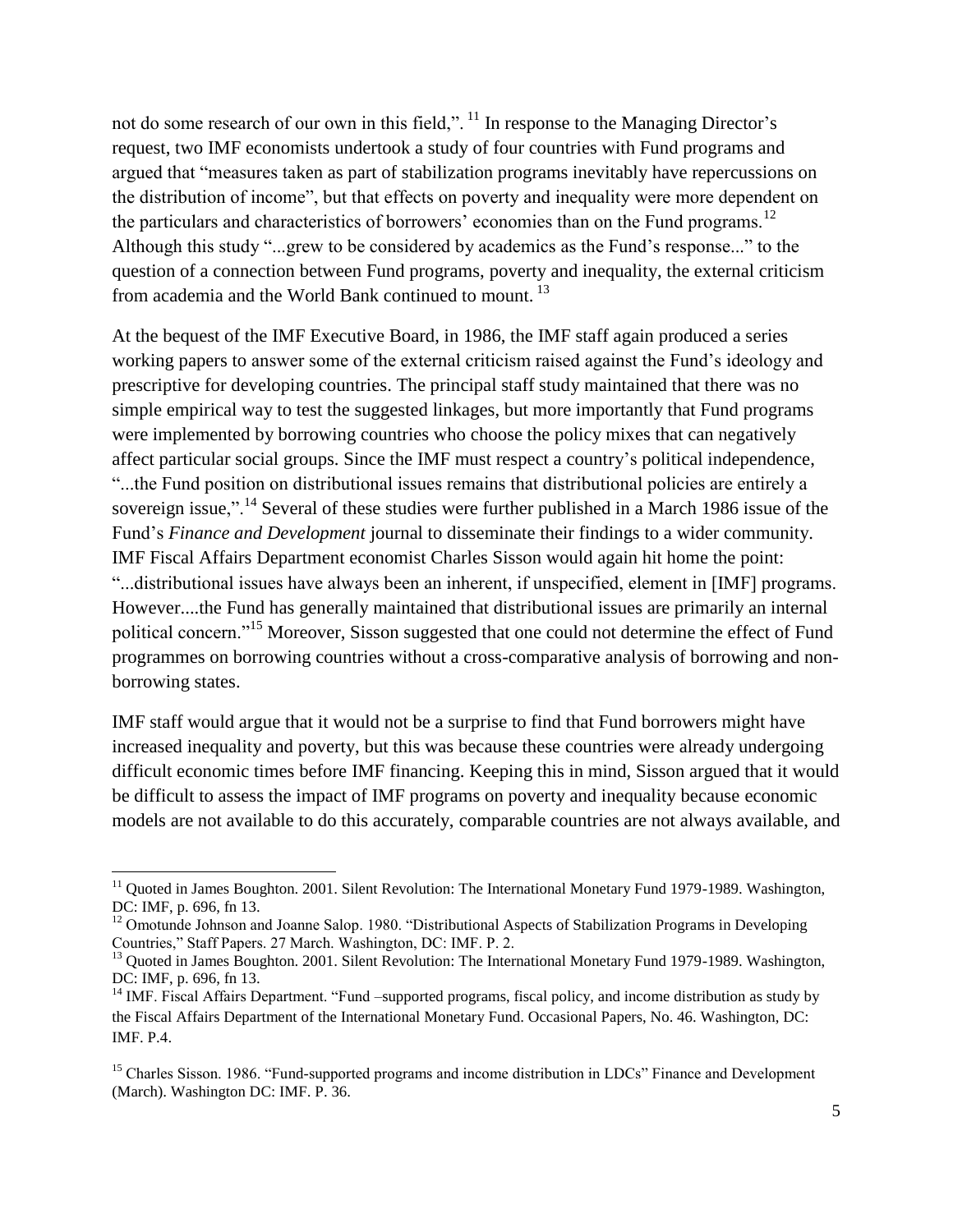data is often lacking in many developing countries. <sup>16</sup> In the same March 1986 issue of *Finance and Development*, the IMFs Khan and Knight added that Fund programs spur economic growth in the medium term and criticism of Fund programs is simply short-sighted.<sup>17</sup> In his article, Sisson concluded that the "...the debate over some Fund-supported adjustment programs may be more a reaction to the required adjustment, organized affected groups, than an indictment of the type of adjustments measures implemented under Fund-supported programs.<sup>18</sup> In other words, the debate over the Fund's involvement in exacerbating poverty and inequality had more to do with an IMF public relations problem and using the IMF as a scapegoat than with the fundamentals of IMF advice.<sup>19</sup>

A new IMF Managing Director took over the helm in 1987 and ushered in a new understanding of poverty and inequality that moved the IMF one step closer to acknowledging responsibility in these issues. In a 1990 speech before the United national Economic and Social Council, Michel Camdessus stated: "We are striving to improve the design of our programs to ensure a better blend of adjustment, growth, and equity and, in particular, to ensure that the plight of the poor is properly recognized".<sup>20</sup> This goal would be, in Camdessus words, "high quality growth". <sup>21</sup> One year later, Camdessus requested all IMF department heads to consider the effect of IMF programs on the poor in all Fund lending programs.<sup>22</sup> Here the IMF would begin to learn more about measuring the effects of its programs on the poor from the World Bank. Through joint IMF-World Bank cooperation on the Policy Framework Papers (renamed the Poverty Reduction Strategy Papers in 2000), the IMF staff would be involved in assessing the effect of lending programs on the poor, in designing social safety nets to protect them, and "...drawing on the [World Bank's] extensive experience in this area".<sup>23</sup> Fund staff would also begin to "build a data" base to construct brief profiles of the poverty situation for any of the member countries" and

 $\overline{a}$ 

<sup>&</sup>lt;sup>16</sup> Charles Sisson. 1986. "Fund-supported programs and income distribution in LDCs" Finance and Development (March). Washington DC: IMF. P. 33-36.

 $17$  Mohsin Khan and Malcom Knight. 1986. "Do Fund-supported adjustment programs retard growth?" Finance and Development Washington DC: IMF. (March). P.32.

<sup>&</sup>lt;sup>18</sup> Charles Sisson. 1986. "Fund-supported programs and income distribution in LDCs" Finance and Development (March). Washington DC: IMF. P. 33.

 $19$  Another IMF staff study was done in 1988 to measure the effect of fund-supported programs on poverty in seven cases. Heller et al. came to similar conclusions: poverty and inequality were determined by the 'policy mixes' used by program countries and not by Fund conditionality per se. See Peter Heller et al. 1988. The Implications of Fund-Supported Adjustment Programs for Poverty: Experiences in Selected Countries. IMF Occasional paper No.58. Washington, DC: IMF.

<sup>&</sup>lt;sup>20</sup> Michel Camdessus. 1990. "Aiming for High Quality Growth" Finance and Development. Washington, DC: IMF. (September), p. 11.

<sup>&</sup>lt;sup>21</sup> Michel Camdessus. 1990. "Aiming for High Quality Growth" Finance and Development. Washington, DC: IMF. (September), p. 11.

 $^{22}$  See James Boughton. 2001. Silent Revolution: The International Monetary Fund 1979-1989. Washington, DC: IMF, p. 698, fn.144.

<sup>&</sup>lt;sup>23</sup> Sanjeev Gupta and Karim Nashashibi. 1990. "Poverty Concerns in Fund-Supported Programs" Finance and Development. Washington, DC: IMF. (September), p. 13.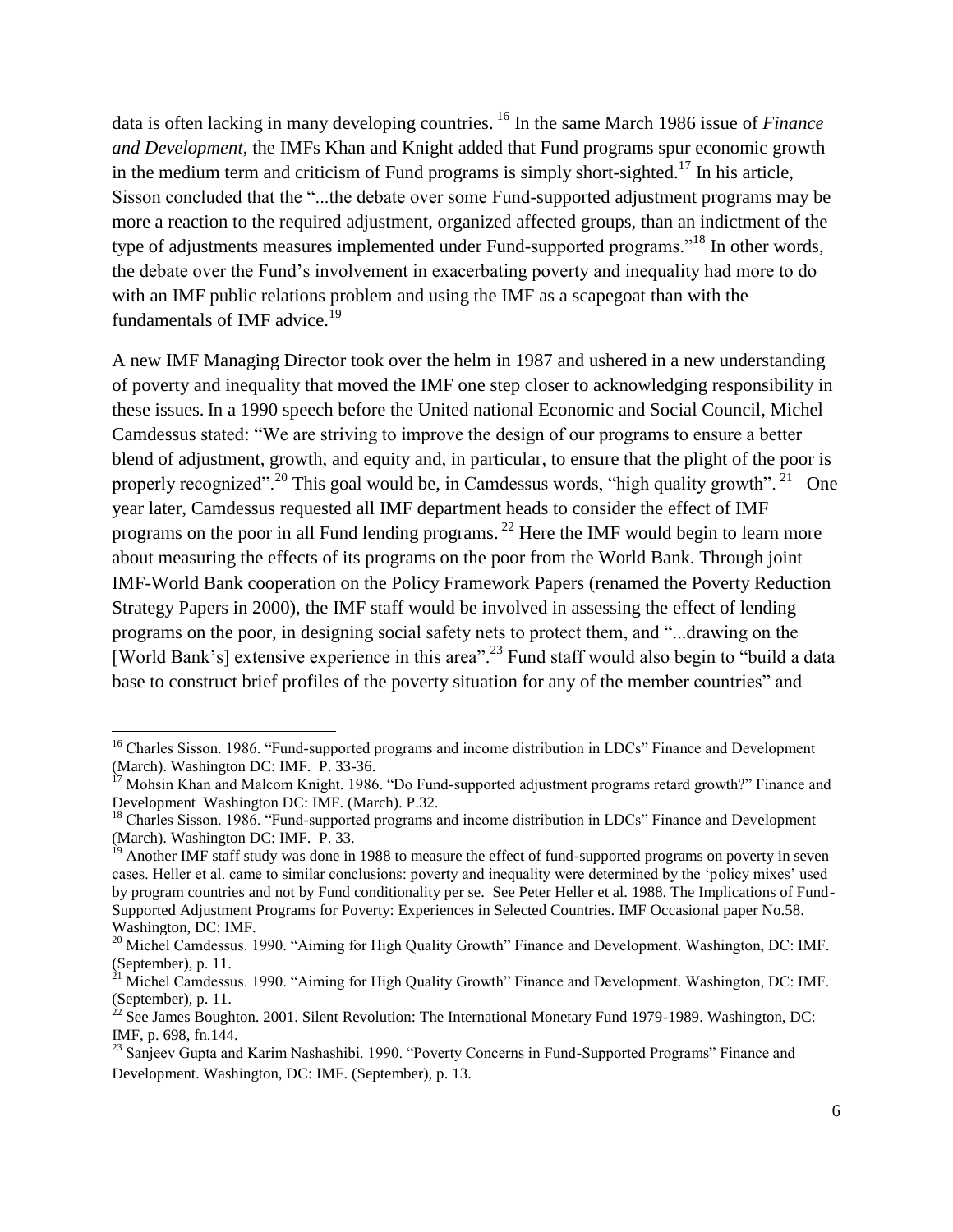"quantify the impact of policies on the poorest groups". <sup>24</sup> This was an attempt by Management to shift IMF staff thinking, where less than five years earlier IMF staff had suggested the near impossibility of measuring and verifying the poor and IMF program impact. Under Camdessus reign, Fund Management initiated a top-down effort to have the Fund come to better terms with the concern that IMF programs might be negatively affecting the poor.  $25$ 

Throughout the 1990s, the IMF maintained that for countries to alleviate poverty and inequality, countries needed to increase domestic economic growth. IMF staff had also argued that Kuznet's theory- where economic growth is believed to exacerbate income distribution disparity in the initial stages of economic development- was no longer supported by empirical evidence. World Bank staff had found that although growth reduced absolute poverty, growth was not necessarily distribution-neutral.<sup>26</sup> Subsequently, Fund research suggested that economic growth could help alleviate poverty when combined with effective social policy that targeted lower-income groups.<sup>27</sup> Following an IMF conference in 1995 on income distribution and sustainable development, the IMF formulated its new thinking on the interrelationship between poverty, growth and inequality:

―(1) *policies that promote equity can enhance growth prospects*... (2) *economic growth may not necessarily lead to a strong reduction in poverty, particularly in the short run*, unless supported by appropriate policies and institutions that incorporate the poor in the growth process; and (3) *the provision of social safety nets may be conducive to long-term growth*, given that the protection of vulnerable groups from the potentially adverse effects of economic reform may help garner political support for economic reforms."  $^{28}$ 

By the late 1990s, the IMF recognized that fiscal policies prescribed in its programs were not just macroeconomic tools, but also had implications on income distribution and economic growth.<sup>29</sup>

l

<sup>26</sup> Bruno, Michael, Ravallion, Martin and Squire, Lyn, "Equity and Growth in Developing Countries: Old and New Perspectives on the Policy Issues" (November 30, 1999). World Bank Policy Research Working Paper No. 1563. Available at SSRN:<http://ssrn.com/abstract=604912>

<sup>27</sup> Vito Tanzi. 1997. "The Changing Role of Fiscal Policy in Fund Policy Advice" Paper presented to the World Bank/IMF Annual Meetings, Hong Kong. 19 September.<http://www.imf.org/external/np/apd/asia/TANZI.HTM>

<sup>28</sup> Vito Tanzi. 1997. "The Changing Role of Fiscal Policy in Fund Policy Advice" Paper presented to the World Bank/IMF Annual Meetings, Hong Kong. 19 September[. http://www.imf.org/external/np/apd/asia/TANZI.HTM;](http://www.imf.org/external/np/apd/asia/TANZI.HTM) emphasis is in the original.

 $^{29}$  Explicitly stated by Sanjeev Gupta et al. 1998. The IMF and the Poor. Pamphlet Series, No. 52. Washington, DC: IMF.

 $24$  Sanjeev Gupta and Karim Nashashibi. 1990. "Poverty Concerns in Fund-Supported Programs" Finance and Development. Washington, DC: IMF. (September), p. 14.

 $25$  Based on interview with a Canadian Executive Director on 24 January 2008 in Ottawa, Canada.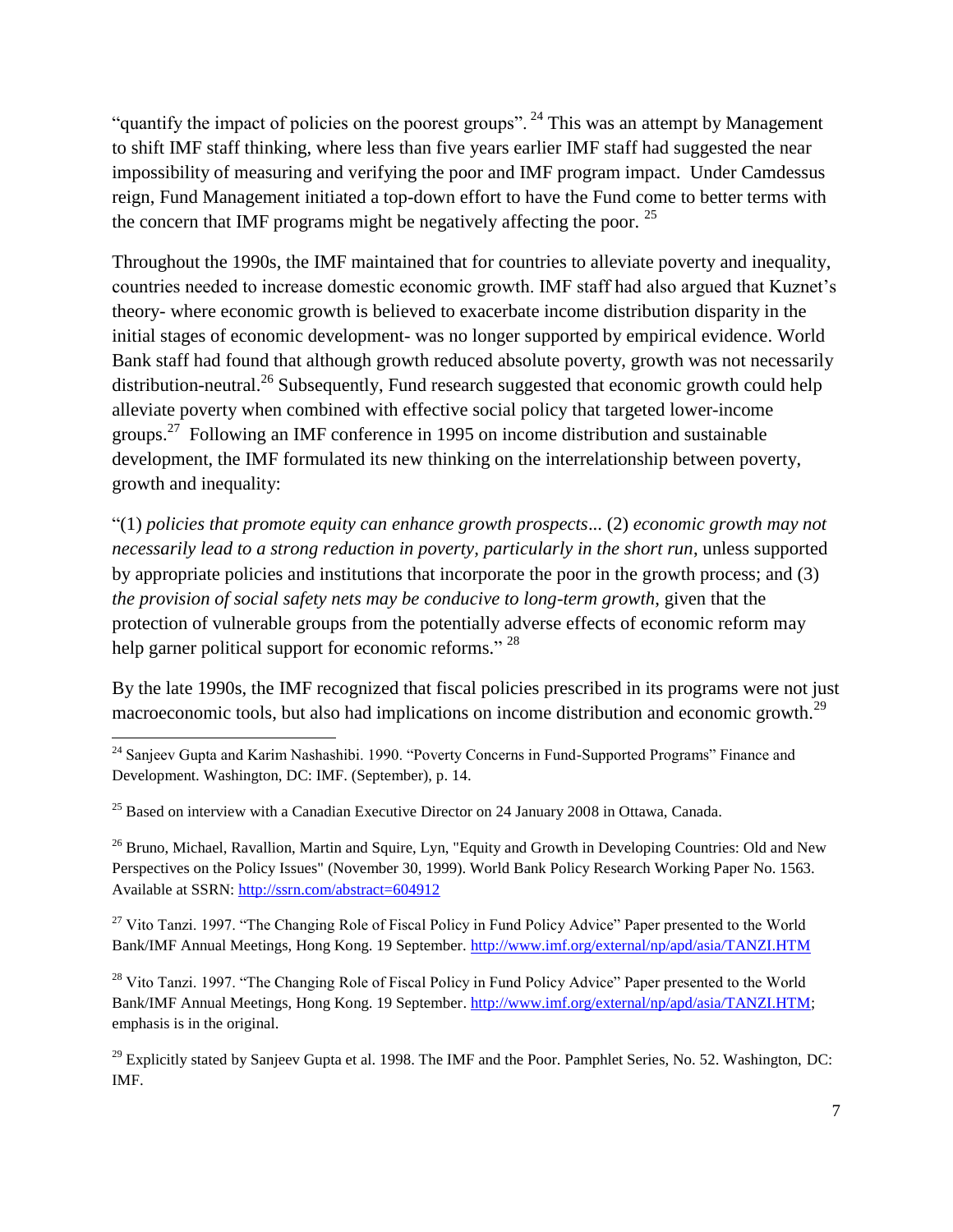The Fund also maintained its previous assumption that borrowing countries were still free to choose appropriate policy mixes to meet its program objectives. The question would be how to make borrowers promote the kinds of policy mixes that the Fund believed would meet the objective of economic growth while not exacerbating distribution gaps and harming the poor. Particularly because the IMF still maintained that its core ideology and prescription of macroeconomic adjustment was sound and that failures were often at the implementation stage when borrowing countries chose inappropriate policy mixes.

In response, the IMF and the World Bank would require low-income countries (that include 78 of the poorest IMF member states) to commit to Poverty Reduction Strategy Papers (PRSPs), described by Fund staff members as "the centerpiece of the international community's new assault on poverty".<sup>30</sup> Since 1999, low-income members borrowing funds from the IMF have been required to craft PRSPs that build broad domestic coalition to 'own' the policy mixes that explicitly achieve "a comprehensive country-based strategy for poverty reduction."<sup>31</sup>

## **Organizational and Cultural Challenges to IMF Change in Policy**

l

Since 1999, the IMF's approach to reducing poverty and inequality has been through the Poverty Reduction Strategy Papers, a set of documents that lay out government plans for meeting debt restructuring and poverty alleviation. Borrowing states would be "in the driver's seat of their own development" and "own" their policy mixes through domestic political dialogue with civil society, parliamentarians, and the wider public.<sup>32</sup> The IMF also recognized that this "...requires a shift in the [Fund] organizational cultures and attitude...".<sup>33</sup> This paper suggests that as macroeconomists, the IMF has had a difficult time in providing the expertise required to adequately monitor the kinds of changes needed. In a 1998 address to a US university on the issue of poverty, social justice and debt relief, then Managing Director Camdessus had noted, ―...we recognize a need to continue to deepen our attention to social policies in partnership with the authorities and with other official agencies and the NGOs. *But we are mainly economists, particularly attentive to macroeconomic realities.*<sup>34</sup>. The IMF Management, and at timest the

 $30$  Brian Ames, Gita Bhatt, and Mark Plant. 2002. "Taking Stock of Poverty Reduction Efforts" Finance and Development (June) Volume 39, Number 2 <http://www.imf.org/external/pubs/ft/fandd/2002/06/ames.htm>

<sup>&</sup>lt;sup>31</sup> IMF. 2008. Factsheet- Poverty Reduction Strategy Papers. [http://www.imf.org/external/np/exr/facts/prsp.htm.](http://www.imf.org/external/np/exr/facts/prsp.htm) PRSPs were initiated in 1999.

<sup>&</sup>lt;sup>32</sup> IMF. External Relations Department. 2001. What is the International Monetary Fund? Washington, DC: IMF. P.47.

<sup>&</sup>lt;sup>33</sup> IMF. External Relations Department. 2001. What is the International Monetary Fund? Washington, DC: IMF. P.48.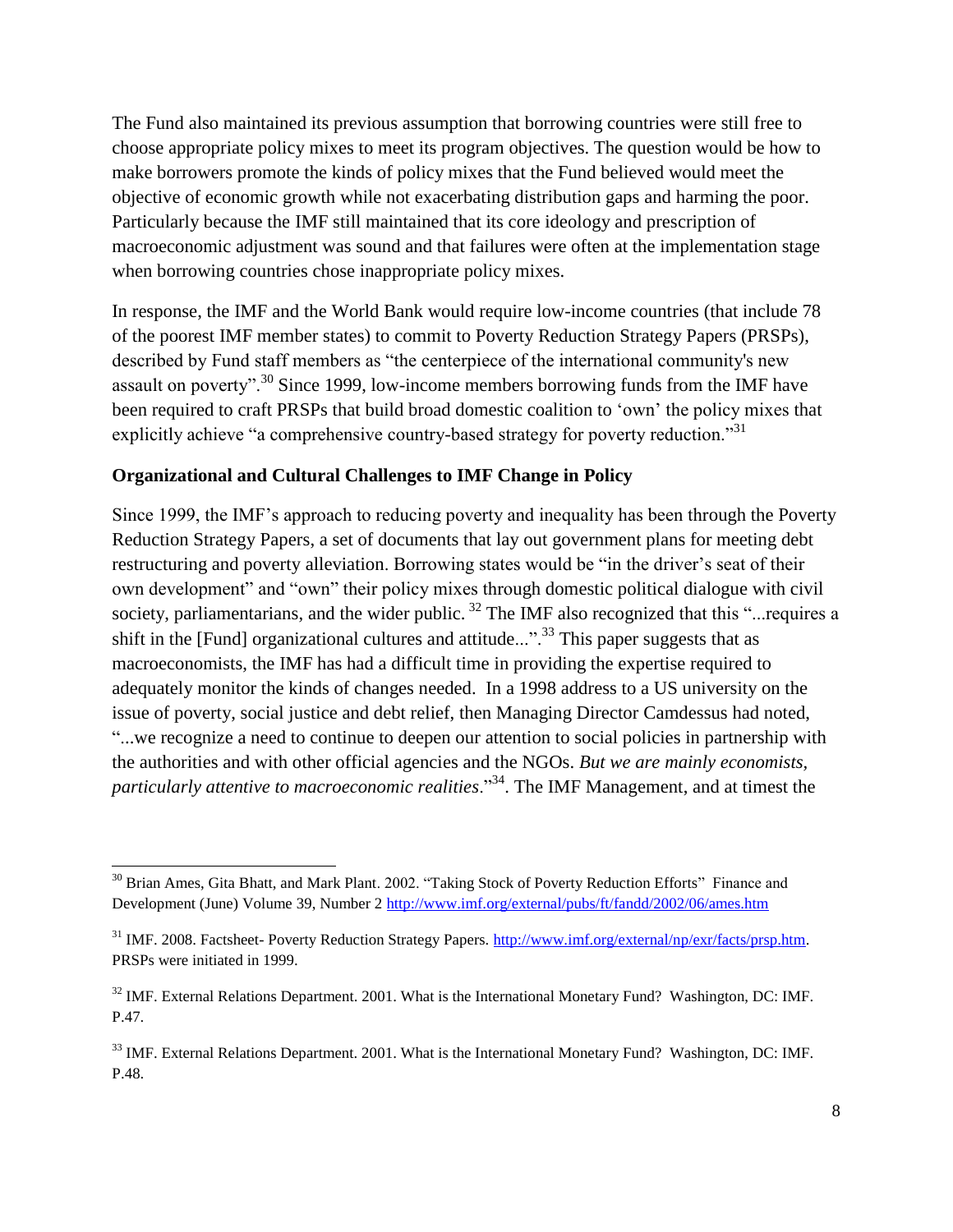Executive Board, would soon realize that there was a problem with having IMF staff that was almost exclusively comprised of macroeconomists.

A new Managing Director, Horst Kohler, took office in May 2000 and took stock of the growing criticism surrounding the IMF. On the one hand, there was growing external criticism from prominent economists, US Congress, and powerful emerging market economies for IMF failures in predicting and handling financial crises at the turn of the century and for the expanding purview of IMF staff conditionality called ‗mission creep'. On the other hand, borrowing countries cried foul for intrusive IMF conditionality that transcended the traditional areas of IMF expertise, monitoring and advising on exchange rate cooperation. Kohler came to the IMF with a fresh perspective on changing the Fund from within and directed a number of studies to see what could be done to address the concerns over mission creep and intrusive Fund advice.<sup>35</sup> The internal staff findings raised more questions than answers and put into doubt the ability of the IMF staff to manage Fund programs that ensured timely payback of IMF funds while encouraging so-called country ownership. Moreover, the IMF studies argued that the IMF staff did not have the skill-set or 'toolkit' to measure or determine country ownership and that reaching political consensus on reforms was almost impossible to achieve and measure in many countries. 36

The Independent Evaluation Office, an independent arm of the IMF mandated to give objective assessment of Fund policies and activities, conducted an evaluation of the Fund's role in the Poverty Reduction Strategy Papers in 2004. While the report noted that it was premature to judge whether the PRSPs helped in reducing poverty, they did point out some concerns with the breadth of country ownership among debtors using PRSPs.<sup>37</sup> Similarly, academic studies of the PRSPs noted the 'challenge of institutionalizing participation' where governments control participation of civil society, rural poor are ignored, governments remain suspicious about the motives of civil society, and elected parliamentarians remain omitted from the PRSP process.<sup>38</sup> Civil society groups echoed similar concerns. The Bretton Woods Project argued that ownership

<sup>&</sup>lt;sup>34</sup> Michel Camdessus. 1998. "Addressing Concerns for the Poor and Social Justice in Debt Relief and Adjustment Programs" Address to a Conference on the Ethical Dimensions of International Debt Seton Hall University, South Orange, New Jersey, 22 October. <http://www.imf.org/external/np/speeches/1998/102298.HTM>

<sup>&</sup>lt;sup>35</sup> See Momani, Bessma. 2005. Limitations of Streamlining Fund Conditionality: IMF Organizational Culture *Journal of International Relations and Development* Vol 8, Issue 2. (June), pp.142-163.

<sup>36</sup> Policy Development and Review Department (PDR). 2001. *Streamlining Structural Conditionality: Review of Initial Experience*, Washington, DC: International Monetary Fund, 10 July.

<sup>37</sup> Independent Evaluation Office. 2004. *Evaluation of the IMF's Role in Poverty Reduction Strategy papers and the Poverty Reduction and Growth Facility*. Washington, DC: International Monetary Fund. P.7.

<sup>&</sup>lt;sup>38</sup> Fantu Cheru. 2006. "Building and supporting PRSPs in Africa: What has worked well so far? What needs changing? *Third World Quarterly*, 27, 2: p.355-376.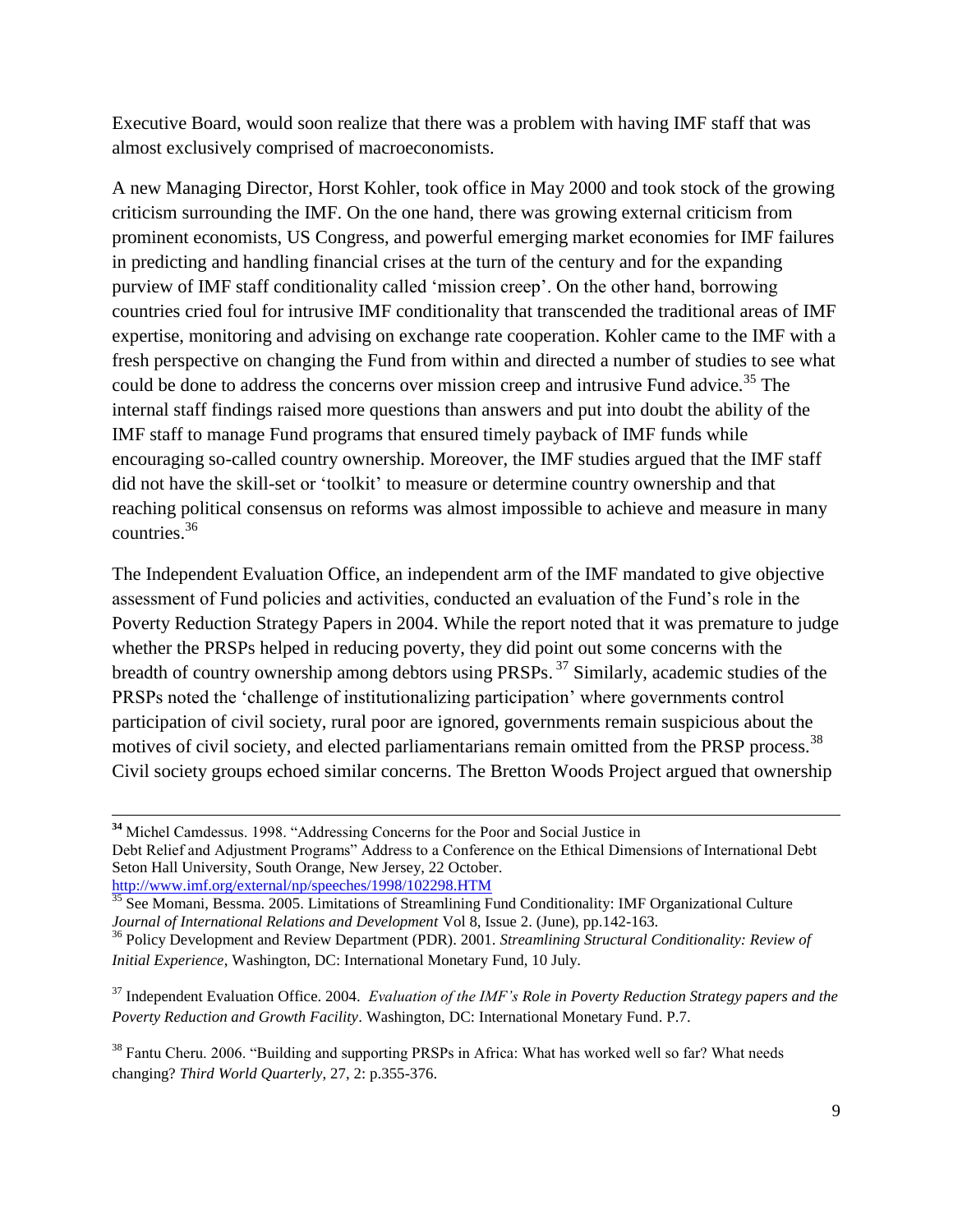was not being achieved, but rather that countries agreed to Fund conditions for 'tactical reasons'.<sup>39</sup> Eurodad argued that many government authorities in borrowing countries do not have the capacity to implement prescribed policies which are imposed rather than owned.<sup>40</sup> Finally, Oxfam argued that many sectors of society were ignored in the so-called country consultation process that is meant to lead to ownership.<sup>41</sup> As one IMF staff member noted in a personal interview, the PRSP process was "a joke" where debtors asked Fund staff to help them write in the 'ways to own their policies'.<sup>42</sup> Country officials were motivated to engage in the PRSP process to fulfill the requirements for debt relief and did not internalize the process in a normative way.<sup>43</sup>

The IEO 2004 report also noted that there was a lack of clarity within the IMF on its actual role in this new process. The IEO noted that the IMF staff did not see the PRSPs "...as implying fundamental changes in the way the IMF would contribute to a broad-based policy debate on the macroeconomic aspects of countries strategies.".<sup>44</sup> In fact, based on an IEO survey of Fund staff, only 20% had believed that the PRSPs changed policy discussion with country officials. <sup>45</sup> Part of the challenge was that Fund staff were still expected to achieve macroeconomic results when the agreements expired in 2 to 3 years and consequently the Fund prescriptive remained virtually unchanged.<sup>46</sup> In an IEO survey in 2007, all of the IMF mission chiefs (who lead negotiations on terms of conditions of IMF loan programs with country officials) surveyed had believed that PRGF programs did influence government policies on macroeconomic stability, the majority agreed that PRGFs did influence government policies on growth, but only 45% viewed PRGFs as instruments to reduce poverty and only 20% believed the PRGF to be instruments to meet the

<sup>&</sup>lt;sup>39</sup> Wood, Angela, and Matthew Lockwood, 1999, "The 'Perestroika of Aid'? New Perspectives on Conditionality," Bretton Woods Project (Washington, DC), available at [www.brettonwoodsproject.org/topic/governnance/poa2.pdf](http://www.brettonwoodsproject.org/topic/governnance/poa2.pdf)

<sup>40</sup> Eurodad, 2006, "World Bank and IMF Conditionality: A Development Injustice," Eurodad Report (June). <sup>41</sup> Oxfam International, 2004, "From 'Donorship to Ownership?' Moving Towards PRSP Round Two," Oxfam Briefing Paper 51 (January).

<sup>&</sup>lt;sup>42</sup> Based on an interview with a former staff member and advisor to the Executive Board on March 3 2004.

<sup>43</sup> Independent Evaluation Office. 2004. *Evaluation of the IMF's Role in Poverty Reduction Strategy papers and the Poverty Reduction and Growth Facility*. Washington, DC: International Monetary Fund. P.24.

<sup>44</sup> Independent Evaluation Office. 2004. *Evaluation of the IMF's Role in Poverty Reduction Strategy papers and the Poverty Reduction and Growth Facility*. Washington, DC: International Monetary Fund. P.7.

<sup>45</sup> Independent Evaluation Office. 2004. *Evaluation of the IMF's Role in Poverty Reduction Strategy papers and the Poverty Reduction and Growth Facility*. Washington, DC: International Monetary Fund. P.63.

<sup>46</sup> See Momani, Bessma. 2005. Limitations of Streamlining Fund Conditionality: IMF Organizational Culture *Journal of International Relations and Development* Vol 8, Issue 2. (June), pp.142-163.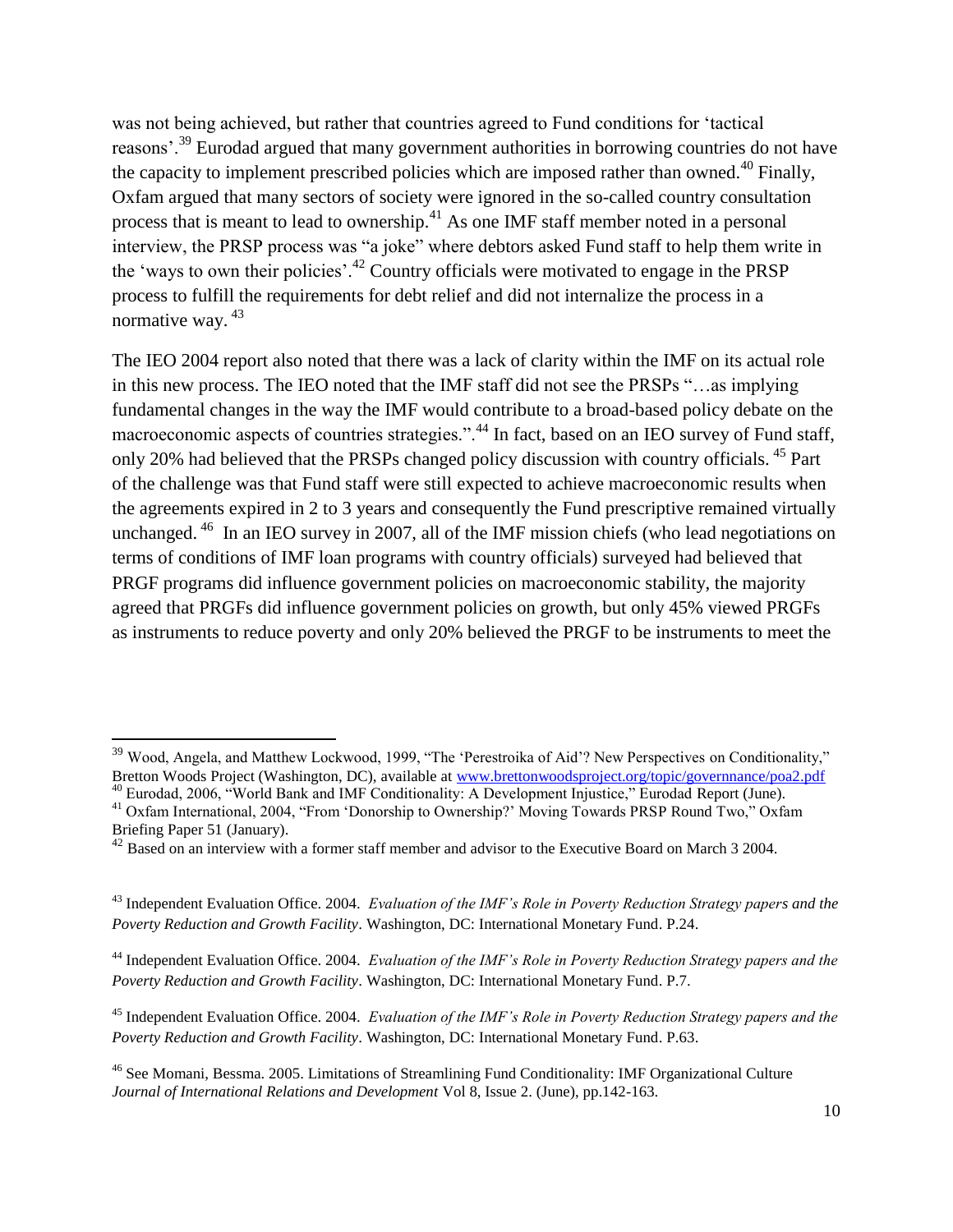United Nations Millennium Development Goals (MDGs) that focus on targeted goals to uplift the world's poor (See Figure 1).  $47$ 

The IMF staff were put in awkward positions to talk and act like a development institution, borrowing much of the language and lingo used in the World Bank, while at the same time holding to its motto of "It's Mainly Fiscal". As Graham Bird aptly noted, "On its website, the IMF clearly states that it is ‗a monetary not a development institution'....It is difficult to imagine more important development issues than poverty and growth. This implies something of a split institutional personality and a potential- and one suspect's actual- cause of internal ambiguity and tension".<sup>48</sup> Herein was an internal organizational challenge for the IMF: the technocratic impulse of the organization to prescribe fiscal conservative policies and the top-down, external pressure to factor in social policies in the design of its programmes. This incongruity led to increased IMF rhetoric on combating poverty and inequality while the IMF modus operandi had remained unchanged.

The IEO's recent report on the IMF relationship with Sub-Saharan Africa highlighted this grave disconnect between rhetoric and reality. The 2007 IEO report noted,

"When the PRGF was introduced, it was meant to be more than a name change. It set out a new way of working, grounded in the PRS process, with programs based on specific country-owned measures geared to poverty reduction and growth, and an ambitious vision of the IMF's role on the analysis and mobilization of aid, working in close partnership with the Bank. But in the face of a weakening consensus in the Board and a staff professional culture strongly focused on macroeconomic stability—and, most important, changes in senior management and a resulting lack of focused institutional leadership and follow-through—the IMF gravitated back to business as usual". $49$ 

The disconnect between IMF rhetoric and reality was fuelled, according to the IEO report, by then Managing Director Michel Camdessus' emphasis on ‗high quality growth' where he made poverty reduction and economic growth conceptually inseparable.<sup>50</sup> While the IMF communication policy, particularly in the External Relations Department, needed to fall in line

<sup>47</sup> Independent Evaluation Office. 2007. *The IMF and Aid to Sub-Saharan Africa*. Washington, DC: International Monetary Fund. P.28,30. [http://www.ieo-imf.org/eval/complete/pdf/03122007/report.pdf.](http://www.ieo-imf.org/eval/complete/pdf/03122007/report.pdf) The first of the eight MDG goals include eradicating poverty and hunger.

<sup>&</sup>lt;sup>48</sup> Graham Bird. 2004. "Growth Poverty and the IMF" *Journal of International Development*. 16, p.621.

<sup>49</sup> Independent Evaluation Office. 2007. *The IMF and Aid to Sub-Saharan Africa*. Washington, DC: International Monetary Fund. P.1. <http://www.ieo-imf.org/eval/complete/pdf/03122007/report.pdf>

<sup>50</sup> Independent Evaluation Office. 2007. *The IMF and Aid to Sub-Saharan Africa*. Washington, DC: International Monetary Fund. P.33. <http://www.ieo-imf.org/eval/complete/pdf/03122007/report.pdf>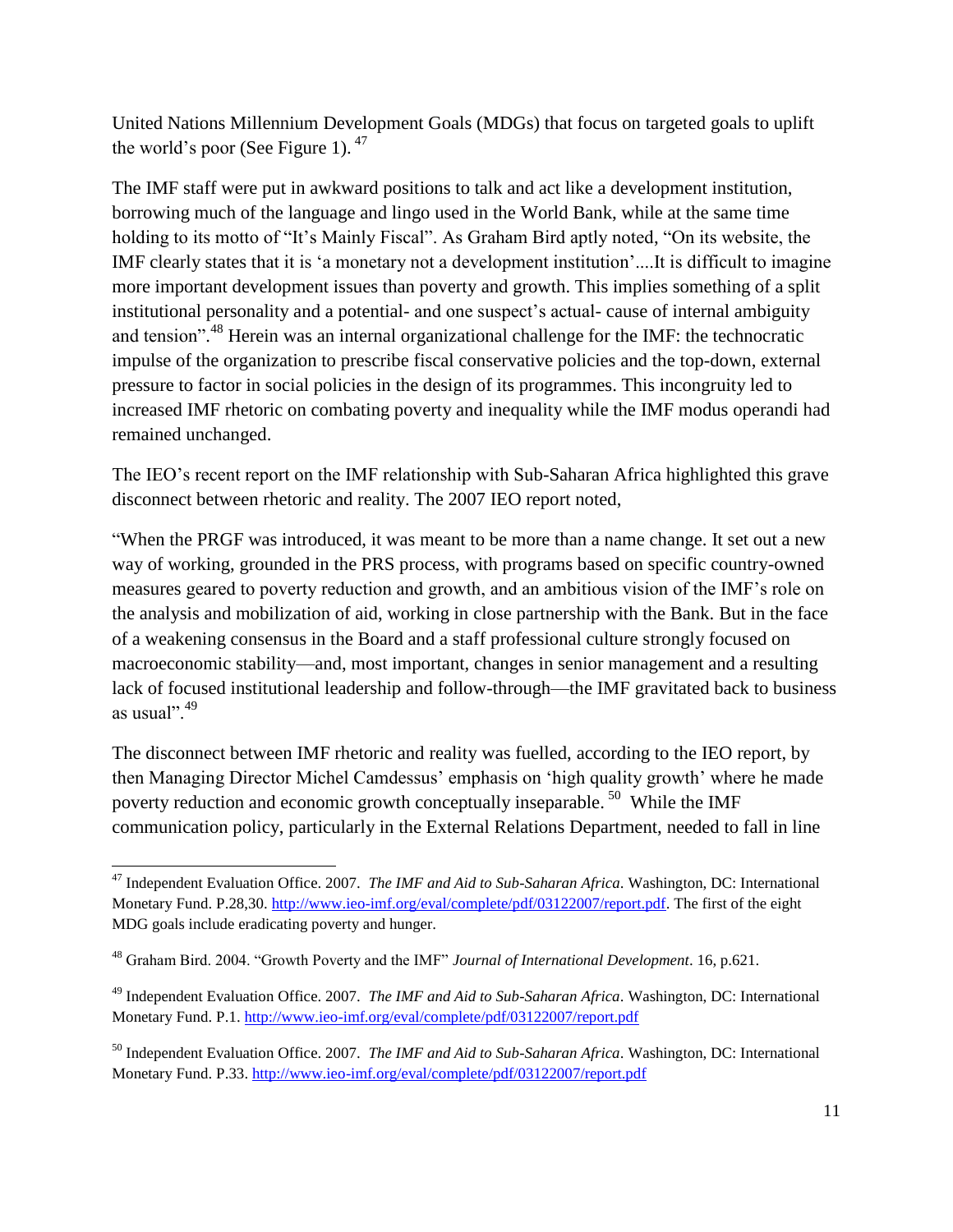with the Managing Director's new message, the same would not hold true among the IMF staff. Fund staff were not internalizing Management directives and as noted above, Fund staff operated under 'business as usual'. The consequence of this lack of staff internalization of the 'high quality growth' message was, in the words of the IEO: "...reinforced cynicism about, and distrust of Fund activities in SSA [Sub-Saharan Africa] and other low-income countries".<sup>51</sup> How can the Fund be reformed to better meet the needs of poor countries?

# **Reforming the IMF for its Poorest Members**

l

There is no panacea for the IMF's woes in dealing with the endless amount of criticism levelled against it today. Yet, there is a near cottage industry devoted to IMF reform proposals around the Washington beltway. This section tries to assess whether some of these proposals will help meet the needs of the IMF's poorest members.

By far, one of the more popular proposals is to move the low-income countries out of the IMF's jurisdiction and into the World Bank. As the IMF was being questioned about its comparative advantage in light of calls that the IMF was increasingly irrelevant, academics and analysts had become more vocal in pointing to a more appropriate institutional forum for dealing with the development of the world's poor countries: the World Bank. Pundits have argued that the IMF should move away from lending and focus on its core areas of expertise: providing bilateral and multilateral surveillance.<sup>52</sup> Simply put, the PRGF should be moved from the IMF to the World Bank. <sup>53</sup> As discussed above, the IMF has heavily leaned on the World Bank for know-how on measuring and assessing poverty and inequality. The World Bank clearly has the comparative advantage to offer the services and staff skills needed by many poor countries that access the PRGF. Shifting responsibility for the PRGF from the Fund to the Bank has received some support from officials in the US Treasury Department.<sup>54</sup> But is it practical to expect the Fund to relinquish its lending to low-income countries to the World Bank? I would argue that this is highly unlikely due to a number of factors.

First, IMF officials will point out that the low-income countries of today may become the emerging market economies of tomorrow; it would be short-sighted for the IMF to give up its

<sup>51</sup> Independent Evaluation Office. 2007. *The IMF and Aid to Sub-Saharan Africa*. Washington, DC: International Monetary Fund. P.33. <http://www.ieo-imf.org/eval/complete/pdf/03122007/report.pdf>

<sup>52</sup> Truman, Edwin. 2006. *A Strategy for IMF Reform*. Washington, DC: Institute for International Economics.

<sup>53</sup> Birdsall, Nancy and John Williamson. *Delivering on Debt Relief: From IMF Gold to a New Aid Architecture*. Washington, DC: Center for Global Development and Institute for International Economics, 2002.

<sup>&</sup>lt;sup>54</sup> Adams. Timothy. 2006. Statement by the Under Secretary for International Affairs in Advance of Meetings of the G7, IMF, and World Bank, April 19. Washington, DC: Department of the Treasury. Available at Web site: http://www.treasury.gov/press/releases/js4193.htm.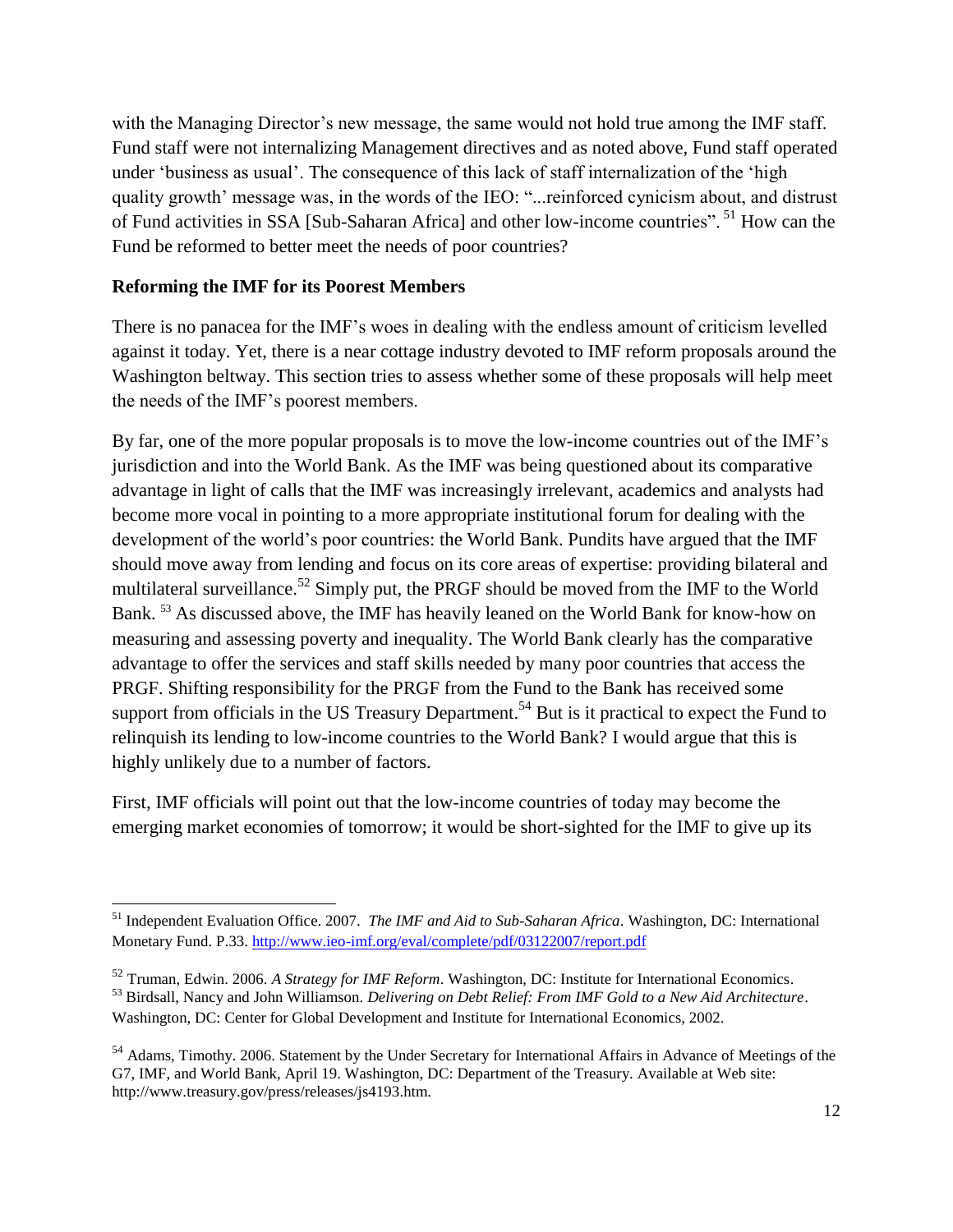institutional involvement in low-income countries.<sup>55</sup> Second, the IMF argues that it is has a unique staff skill set that is still able to offer policy advice on means to improve governance, increase revenue, and control spending. <sup>56</sup> Finally, moving the PRGF to be held exclusively at the World Bank will be rejected by the Fund for self-interested reasons. It appears that in the short term, at least, the IMF will have few if any clients seeking funding beyond the low-income countries. Emerging market economies are no longer interested in borrowing from the Fund and are creating regional alternatives to it.<sup>57</sup> There are calls to augment the Fund's role in its traditional areas of expertise, exchange rates and surveillance, but these do not generate income for the organization and one cannot underestimate the bureaucratic motivation to continue to serve the low-income countries.

Other reform proposals that have taken some form include electing a Managing Director from the developing world and increasing the relative quota shares of low-income countries. Former Fund Executive Directors that have represented poor country constituencies have argued that their low voting share in the organization has been to the detriment of the members that they represent. They have argued that if their voting rights were enhanced, then they would be able to more forcefully reject the Fund staff prescriptive that has at times harmed their constituents. Similarly, Executive Directors offices that represent poor countries are often understaffed and under-skilled, with so many constituents to represent, that poor countries have weak voices at the Executive Board and are less capable of resisting Fund staff pressures to liberalize.<sup>58</sup> These proposals are morally persuasive, but it is not clear how these changes to Fund governance will materialize into substantive changes in Fund policies and behaviour toward poor countries.

As I have argued elsewhere, perhaps the IMF should think about reforming the Fund staff to encourage substantive policy changes; in particular, promoting political-economy training that is sensitive to the needs of Fund borrowers.<sup>59</sup> As discussed in the previous section, the IMF's technocratic organizational culture is focussed on meeting macroeconomic stability goals that is

<sup>55</sup> See James Boughton, *Finance, Development, and the IMF*, James Boughton and Domenico Lombardi (Eds). Forthcoming.

<sup>56</sup> Boughton, James. 2005. ―Does the World Need a Universal Financial Institution?‖ *World Economics* 6 (2): 27–46 <sup>57</sup> Helleiner, Eric and Momani, Bessma (2008). Slipping into Obscurity: Crisis and Institutional Reform at the IMF. In Alan Alexadroff (Ed.), *Can the World Be Governed?* Waterloo: WLU Press/CIGI.

<sup>&</sup>lt;sup>58</sup> See Cyrus Rustomjee. (2004) "Why Developing Countries Need a Stronger Voice" *Finance and Development* September 41, 3; Cyrus Rustomjee. (2005) "Improving Southern Voice on the IMF Board: Quo Vadis Shareholders," in *Enhancing Accountability in the International Monetary Fund*. Barry Carin and Angela Wood (Eds). Aldershot: Ashgate; Ariel Buira (2003) "The Governance of the International Monetary Fund," Washington, DC: Group of 24 [http://www.g24.org/imfgover.pdf;](http://www.g24.org/imfgover.pdf) Abbas Mirakhor and Iqbal Zaidi. 2006. Rethinking the Governance of the International Monetary Fund. IMF Working Paper. Washington DC: IMF.

<sup>59</sup> Momani, Bessma. (2007) "IMF Staff: Missing Link in Fund Reform Proposals" Review of International *Organizations*. 2:39–57.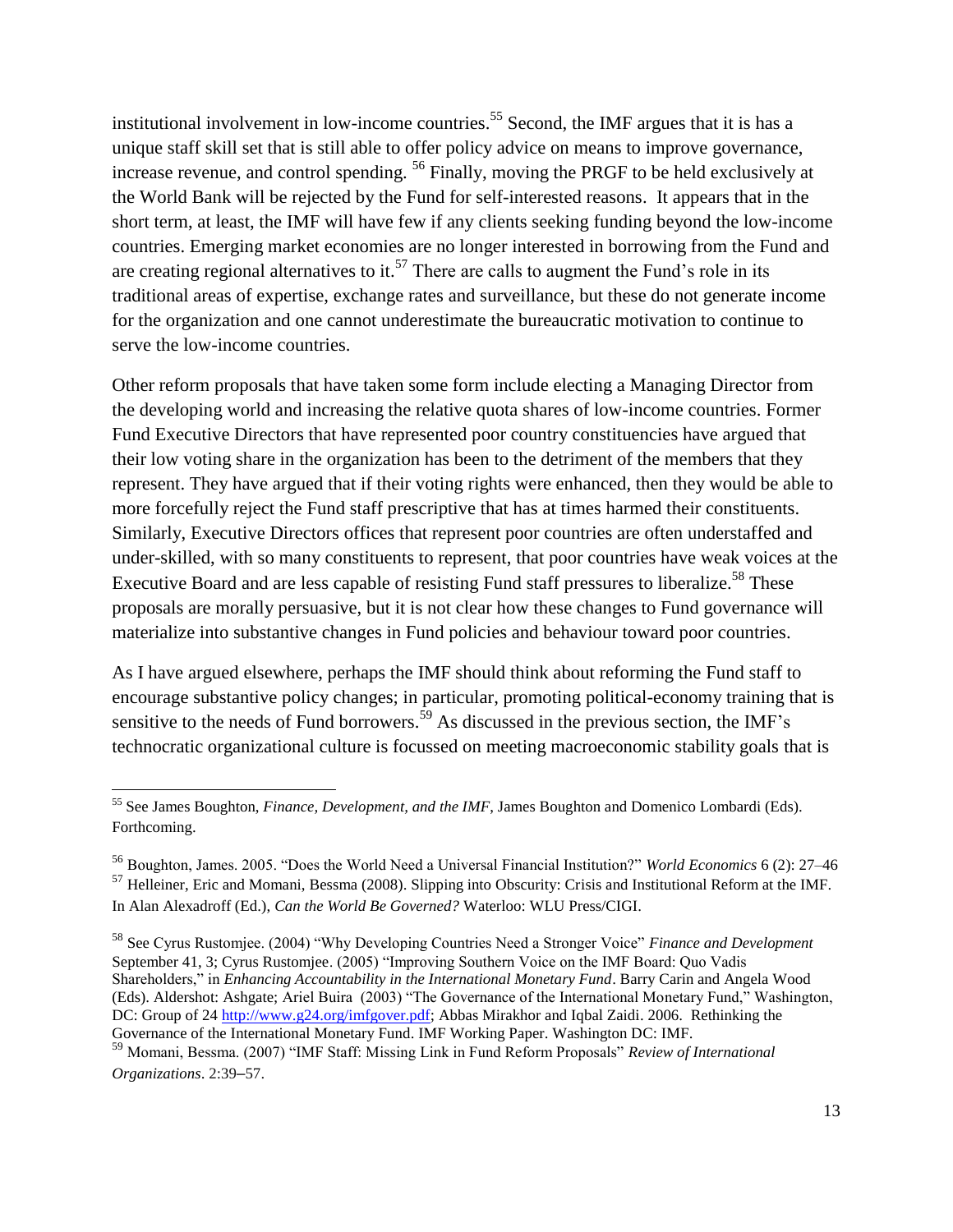at times at the expense of political-economy ones. This has had devastating political consequences for many of the IMF's poorest clients. Fund staff have often tried to wish away the political realities of the poorest countries, particularly in Africa, but a lack of understanding of their political needs has resulted in unintended political consequences that have harmed many poor countries' polities.<sup>60</sup> There is no substitute for local political knowledge in furthering economic reforms in many poor countries. <sup>61</sup> The problem, however, is that IMF staff are trained as macroeconomists with little to no training in political-economy. Moreover, while it could be argued that political-economy sensitivity is a skill gained on the job through participating in numerous missions. It has also been shown that often the poorest countries and regions (most notably in Africa) get the most inexperienced of IMF staff. <sup>62</sup> Moreover, there is an internal organizational preference to work in mainly non-borrowing departments (such as the Western Hemisphere and European Departments).<sup>63</sup>

Michel Camdessus once noted an often cited analogy: "Blaming the IMF for the pain of adjustment is a bit like blaming a doctor because all the people he visits seem to be sick!".  $64$ Well, it is one thing to say poor countries do not want to take their medicine because it tastes bad or it is politically inconvenient- as many have implied. It is completely another thing to say that the medicine is vomited because it cannot sit in the stomach of the body politic. One is not doubting the IMF's economic and theoretical logic (or to take the medical analogy further- the scientific composition of the medicine), nor the country's determination and 'ownership' to improve (the patient's desire to get better), but rather there is serious doubt about the ability to implement the policy advice (ability to digest the medicine and not have the body reject it). Fund staff could better serve the needs of its poor members with greater political-economy sensitivity in the design of its loans. Governance reforms, which have dominated IMF reform debates today, without functional reforms would do little to serve the needs of the IMF's poorest clients.

<sup>60</sup> Ngaire Woods (2006). *The Globalizers: the IMF, the World Bank and Their Borrowers*. Ithaca: Cornell University Press, Ch. 6.

<sup>61</sup> Evans, P. and Finnemore, M. (2001) *Organizational Reform and the Expansion of the South's Voice at the Fund*. G24 Discussion Paper Series, No.15 (December).

<sup>62</sup> Ngaire Woods (2006). *The Globalizers: the IMF, the World Bank and Their Borrowers*. Ithaca: Cornell University Press, p.157.

 $^{63}$  Based on personal interviews with former senior Fund officials conducted in Washington, DC on May 3 and 5, 2006.

<sup>64</sup> Michel Camdessus. 2000. The IMF and Human Development: A Dialogue with Civil Society. Washington, DC: IMF, p.10.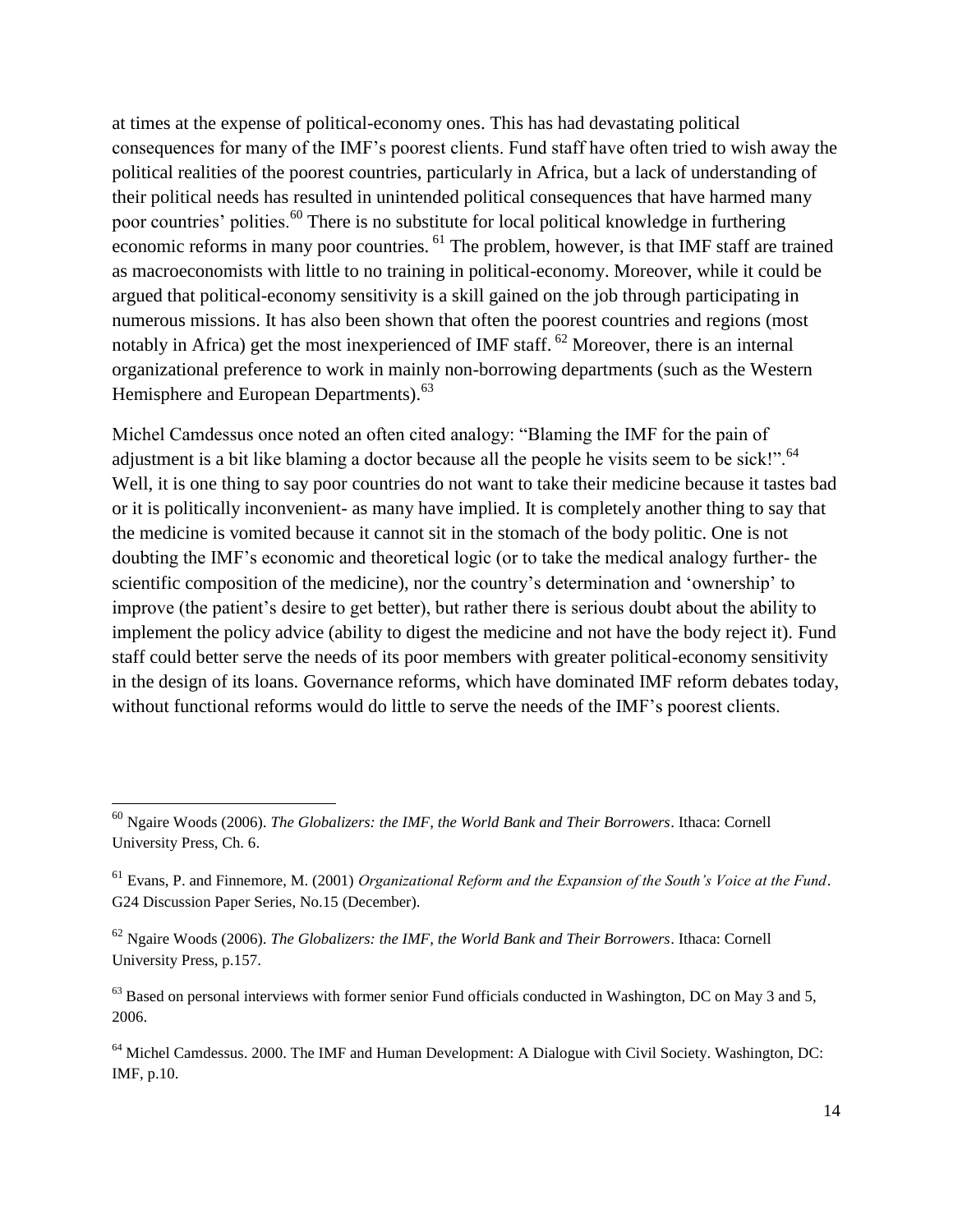## **Conclusion**

l

The IMF has been blamed for many of the economic, political, and social ills of its poorest members. Over the years, the IMF has taken greater interest in addressing these criticisms, particularly as there has been growing pressure from civil society and industrialized country taxpayers to force the Fund to become more transparent and accountable for its activities and policies.<sup>65</sup> IMF Management has also shown sensitivity to this external criticism. Michel Camdessus, and Kohler to a lesser extent, had taken personal interest in understanding the connections between IMF programs and poverty and inequality. While IMF staff suggested varying responses to whether IMF programs could hurt the poor, there remained an underlying organizational agreement that IMF members were ultimately responsible for the policy mixes they chose.

The IMF in many ways devolved its liability to borrowing governments and the PRSPs would, it was believed by the Fund, ensure that borrowing states through wide consultations with domestic stakeholders would come to 'own' their policies and thereby improve their economies. This became 'a joke', in the words of a Fund staff member, because country officials could not own the painful policies asked of them and unofficially asked Fund staff to help them devise their PRSPs. IMF staff did not have the political-economy toolkit to monitor and assess this as well and reverted measuring progress of the PRGF programs on the basis of macroeconomics stability. The Fund staff would operate as 'business as usual'.

At the heart of the problem, however, is the lack of organizational know-how and expertise in dealing with the needs of many poor countries. In particular, the IMF is unskilled at providing politically sensitive reform policies that do not have the unintended consequences of harming borrowing countries' polities. It has been suggested that the IMF consider letting go of the PRGF to the World Bank, but this appears to be politically difficult to implement in a time when the Fund's only remaining clients are the low-income countries. The Fund needs substantive changes to the way things are done and this requires bottom up reform of the organization's staffing resources to achieve. Without seriously challenging the IMF's organizational dynamics, as the PRSPs have shown, things remain 'business as usual' and the rhetoric-reality gap continues to widen.

<sup>65</sup>See Cotarelli, Carlo. (2005) *Efficiency and Legitimacy: Trade-Offs in IMF Governance*. Working Paper 05/107. June. Washington, DC: IMF. http://www.imf.org/external/pubs/ft/wp/2005/wp05107.pdf